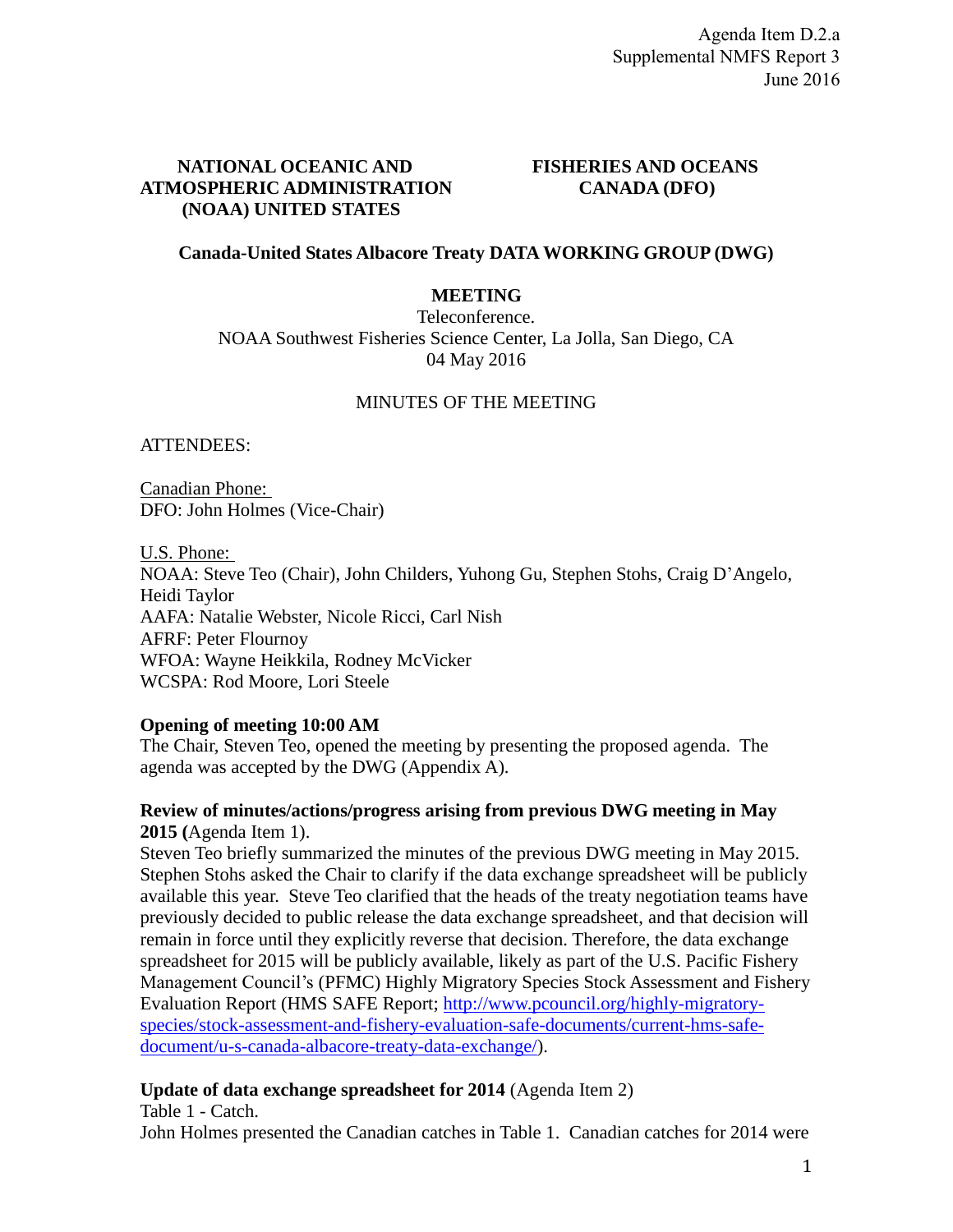considered finalized. 2015 catches for Canada were still considered preliminary but substantial changes are not expected. Steve Teo presented the U.S. catches. The U.S. catches for 2014 were considered finalized. 2015 catches for the U.S. were still considered preliminary but substantial changes are not expected. John Holmes mentioned that Canadian vessels caught a higher than usual number of small albacore ("peanuts") in 2015 and asked whether U.S. scientists observed the same for U.S. vessels. John Childers indicated that U.S. vessels have been catching more small fish as well, and U.S. industry representatives concurred, adding that most of these small fish were released and U.S. vessels typically move away from the areas with small fish because small fish have substantially lower economic value.

#### Table 2 – Landing Ports.

John Holmes presented the Canadian landing ports data in Table 2. Canadian data for 2014 were considered finalized but 2015 data were still considered preliminary but substantial changes are not expected. John Holmes noted that the DFO-estimates of number of landing vessels and total landings by Canadian vessels in US ports were higher than the NOAA-estimates in 2015. In contrast, the DFO-estimates of number of landings by Canadian vessels in U.S. ports was lower than the NOAA-estimates. As discussed in previous DWG meeting, the DFO-estimates of total landings, number of landings, and number of landing vessels for Canadian vessels in U.S. ports are typically lower than the NOAA-estimates. After some discussion, Craig D'Angelo (NOAA) and Wellsley Hamilton (DFO) were tasked to further investigate the 2015 estimated landings, and report their findings to the DWG.

John Childers presented the U.S. landing ports data. The U.S. data for 2014 were considered finalized but 2015 data were still considered preliminary but substantial changes are not expected. The DWG noted that the albacore landings at Alaskan ports are included as a footnote in previous years but do not appear to have been updated for 2015. Craig D'Angelo (NOAA) agreed to contact Cathy Tide for an update of landings at Alaskan ports, which will be included in a footnote of the final data exchange spreadsheet if NOAA's confidentiality restrictions are not violated.

After the meeting, Craig D'Angelo updated the footnotes on the landings at Alaskan ports. As stated in previous DWG meetings, actual annual landings in Alaskan ports cannot be included in the data exchange spreadsheet due to confidentiality restrictions.

#### Table 3 – Effort.

John Holmes and Steve Teo presented the Canadian and U.S. effort data, respectively, in Table 3. Both Canadian and U.S. effort data were finalized for 2014 but 2015 data were still considered preliminary, although substantial changes are not expected. John Holmes noted that there were 43 Canadian vessels that fished in the U.S. EEZ in 2015 but the data exchange spreadsheet only listed 42 vessels because one vessel was known to have fished in the U.S. EEZ through hailing records and other data sources but have not yet submitted its' logbook. This will be updated when the logbook data is submitted in the near future.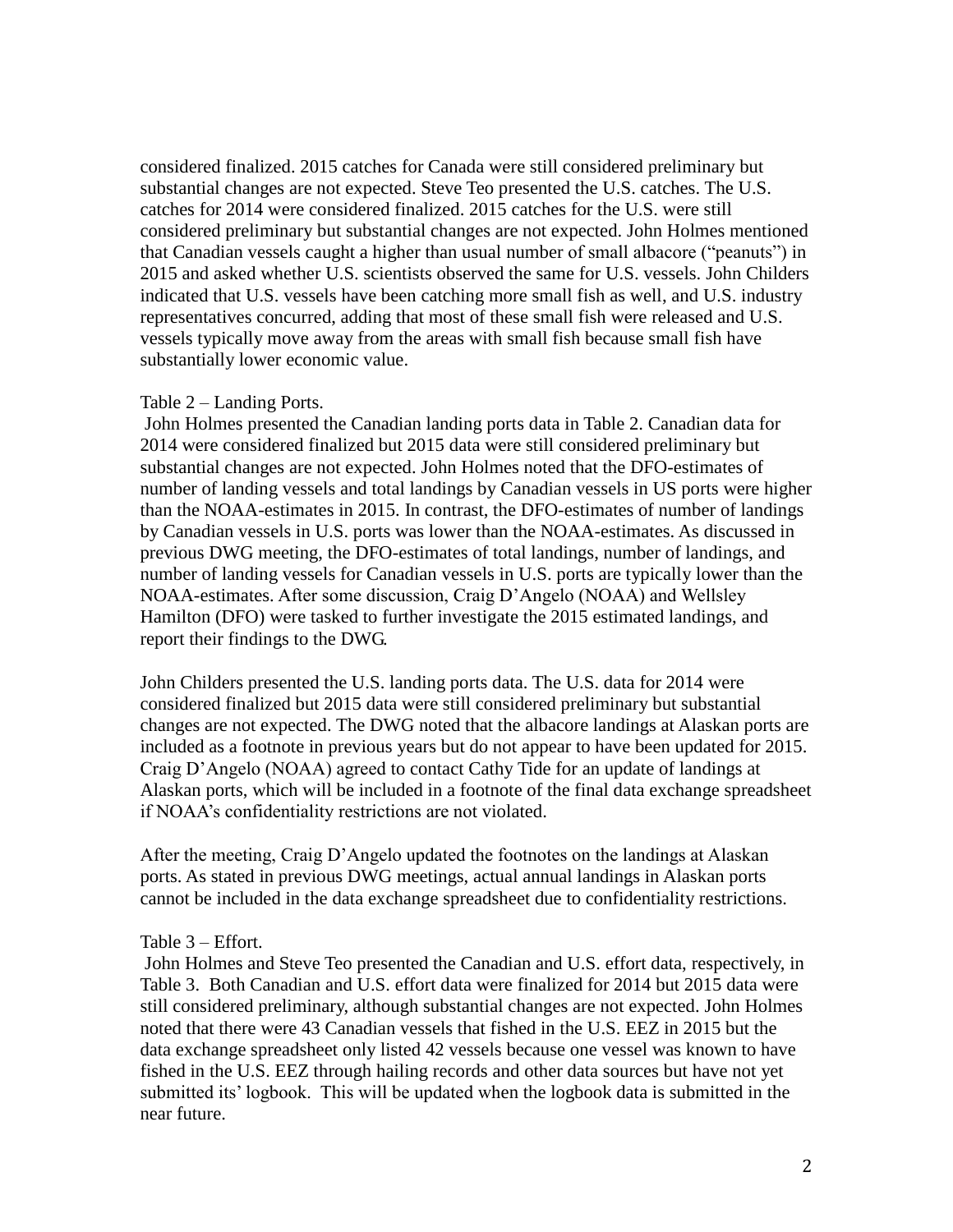It was also noted that several of the footnotes in the data exchange spreadsheet appear to be outdated. Steve Teo will check that these footnotes are updated when the spreadsheet is finalized.

## **Any other business** (Agenda Item 3)

There were 3 main discussions in this agenda item.

1. Procedure for additional data requests

Several US industry representatives indicated that they would be interested in requesting specific data from the DWG to help understand the fishery operations of both countries' fleets in each other's EEZs. While the DWG decided such requests were within the purview of the DWG, the DWG also decided that a procedure needed to be developed for the DWG to receive, evaluate, and prioritize such data requests so that the DWG would remain efficient and not overburdened with secondary objectives.

After much discussion, the DWG decided on the following procedure for future data requests:

- 1) The DWG should provide a draft data exchange spreadsheet and meeting agenda to meeting participants when the DWG meeting is announced, ideally about  $3 - 4$ weeks in advance of the meeting date;
- 2) Data requests should be submitted in writing to the Chair of the DWG, at least one week before the scheduled meeting, detailing the data request and the reasons for the request;
- 3) Data requests may be submitted verbally during the meeting but the DWG may give lower priority to such requests;
- 4) Data requests by the treaty negotiating teams will be given higher priority;
- 5) Data requests will be evaluated and prioritized by the DWG;
- 6) The DWG may be able to provide the data requested during the meeting, if the data request is received early, relatively simple, high priority, and approved by the DWG. Otherwise, if the data requests are approved by the DWG, the data requested may be provided at subsequent meetings or in the meeting minutes.

#### 2. Catch in territorial waters

Peter Flournoy informed the DWG that the Highly Migratory Species Advisory Subpanel (HMSAS) of the U.S. PFMC had submitted a data request for the catches of Canadian vessels in Canadian territorial waters (i.e., <12 nmi of the coast). However, Peter Flournoy stated that he was not making the data request, just reporting what occurred at the HMSAS. The U.S. scientists responded that they were unaware of this request and would investigate further. It was unclear during the meeting if there was actually such a request from either the participants in the meeting, the negotiating teams, or the PFMC.

John Holmes noted that this kind of data request is complex and would require substantial work to complete. The purpose of this request was also unclear.

After the meeting, Stephen Stohs clarified that the HMSAS had made such a request in their March report to the PFMC on international issues [\(http://www.pcouncil.org/wp](http://www.pcouncil.org/wp-content/uploads/2016/03/F4c_Sup_HMSAS_Rpt_MAR2016BB.pdf)[content/uploads/2016/03/F4c\\_Sup\\_HMSAS\\_Rpt\\_MAR2016BB.pdf\)](http://www.pcouncil.org/wp-content/uploads/2016/03/F4c_Sup_HMSAS_Rpt_MAR2016BB.pdf). However, the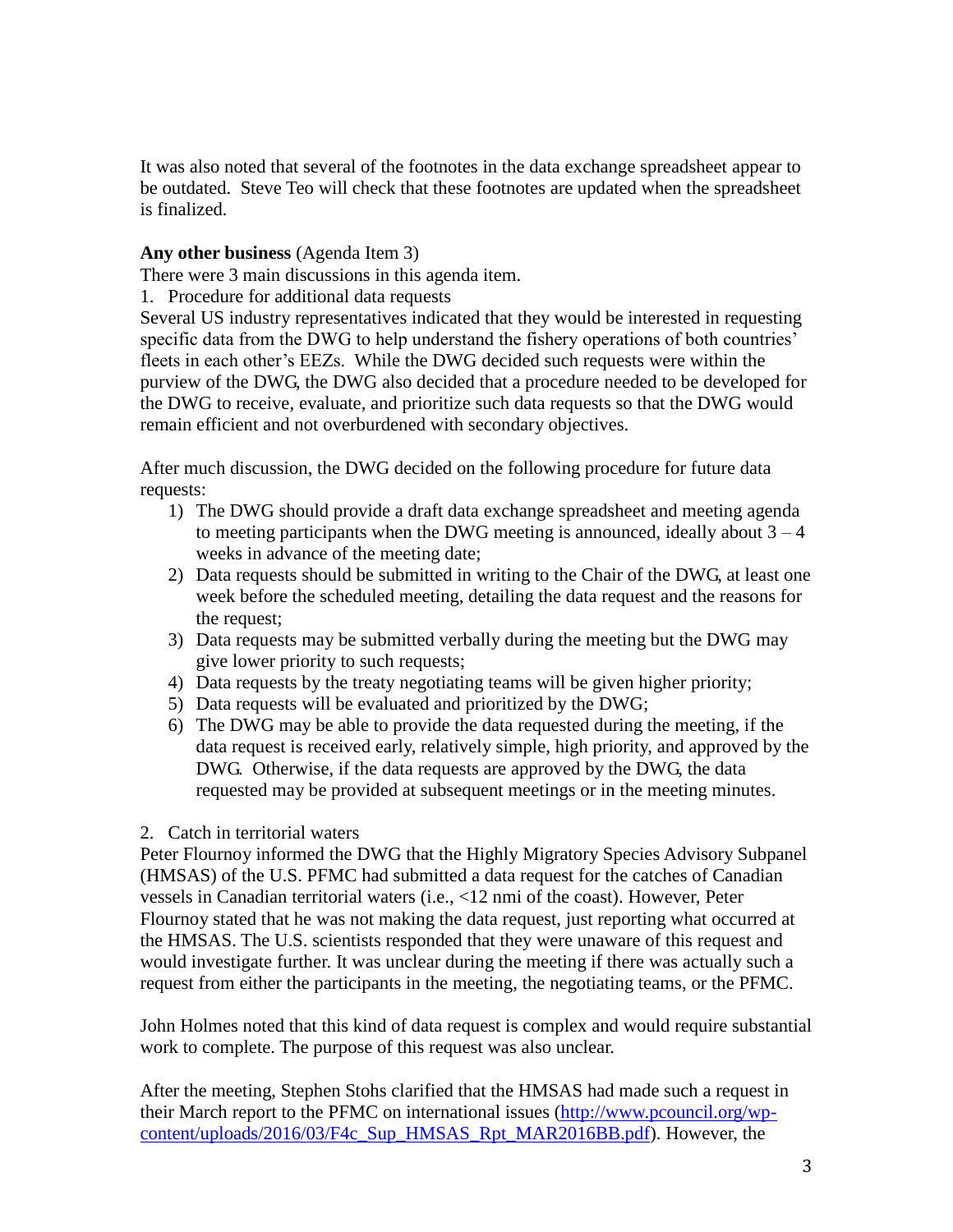request was not included by the PFMC in the Recommendations for International Management Activities in their March 2016 Council Meeting Decision Summary Document [\(http://www.pcouncil.org/wp-content/uploads/2016/03/0316decisions.pdf\)](http://www.pcouncil.org/wp-content/uploads/2016/03/0316decisions.pdf). Therefore, the DWG considered that there was no pending data request before this DWG meeting but did discuss the idea for information purposes.

## 3. Distribution of vessel catch in the counterparties' EEZ

Nicole Ricci made a request for the number of U.S. vessels that fished in the Canadian EEZ but did not catch any albacore in 2013 - 2015. The idea was to provide a simple measure of success (or lack thereof) of vessels that fished within the other country's EEZ. The DWG discussed this request and approved this request because the request was relatively simple to perform and directly relevant to the negotiating teams. After some discussion, the DWG decided to provide a table with this information, while also noting that the contents would have to abide by the confidentiality restrictions of DFO and NOAA. A suggestion was made to exclude 2 US vessels that are not able to fish in U.S. waters because of U.S. regulations on foreign hulls. However, the DWG noted that these vessels cannot be excluded because doing so would reveal the catches of these two vessels by subtraction and would therefore contravene NOAA's confidentiality restrictions.

After the meeting, the DWG developed the following table of the catches of Canadian and US vessels in each other's EEZs (Table A).

**Table A**. Number of Canadian and US vessels fishing in the US and Canadian EEZs, respectively, with various amounts of total catch in 2013 – 2015. For US vessels, <3 indicates where revealing the number of vessels would contravene confidentiality restrictions and indicates  $0 - 2$  vessels. Total number of vessels can be found in Table 3 of the data exchange spreadsheet.

|      |         |          |      | Number of Canadian vessels in the US Number of US vessels in the Canadian       |         |          |     |  |  |  |  |
|------|---------|----------|------|---------------------------------------------------------------------------------|---------|----------|-----|--|--|--|--|
|      |         |          |      | EEZ with various amounts of catch $(t)$ EEZ with various amounts of catch $(t)$ |         |          |     |  |  |  |  |
| Year | $>0-25$ | $>25-50$ | > 50 |                                                                                 | $>0-25$ | $>25-50$ | >50 |  |  |  |  |
| 2013 |         |          |      |                                                                                 |         |          |     |  |  |  |  |
| 2014 |         |          |      |                                                                                 | 26      |          |     |  |  |  |  |
| 2015 |         |          |      |                                                                                 |         |          |     |  |  |  |  |

The Chair noted that the next meeting of the DWG will likely be in late May 2017 unless there are new requests and/or tasks from the respective delegations. There was no other business.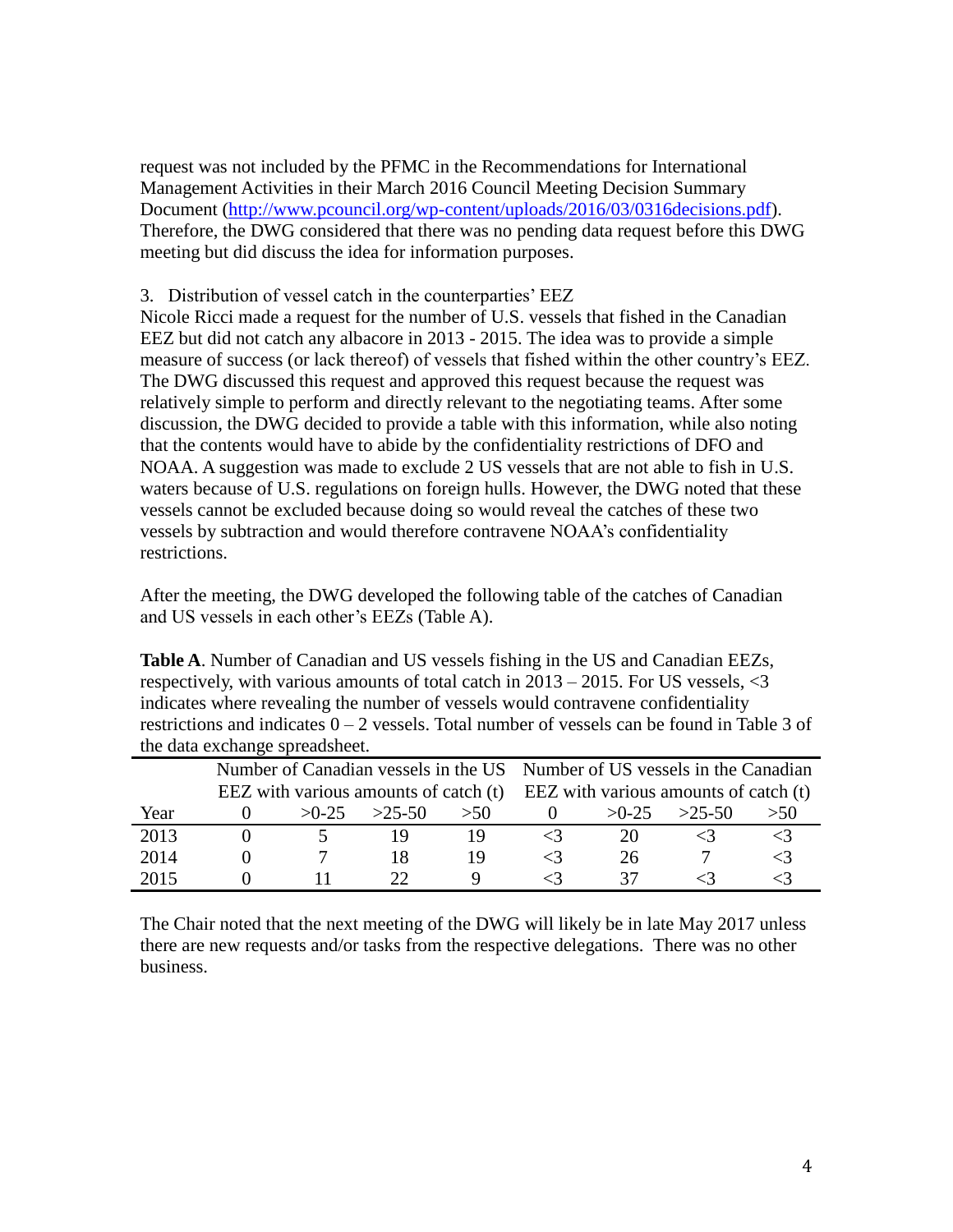**Next Steps:** The meeting was closed with the following actions summarized by the Chair:

- Craig D'Angelo (NOAA) will work with Wellsley Hamilton (DFO) to further investigate the 2015 estimated landings, and report their findings to the DWG;
- Craig D'Angelo (NOAA) will provide an update of landings at Alaskan ports (completed);
- Steve Teo (Chair) will update the footnotes of the data exchange spreadsheet (completed);
- The DWG will develop a table of the catches of Canadian and US vessels in each other's EEZs (completed; see Table A).
- The next DWG meeting will likely be a conference call in late May 2017 to review and adopt data for 2016.

# **Chair adjourns meeting at 11:30 AM**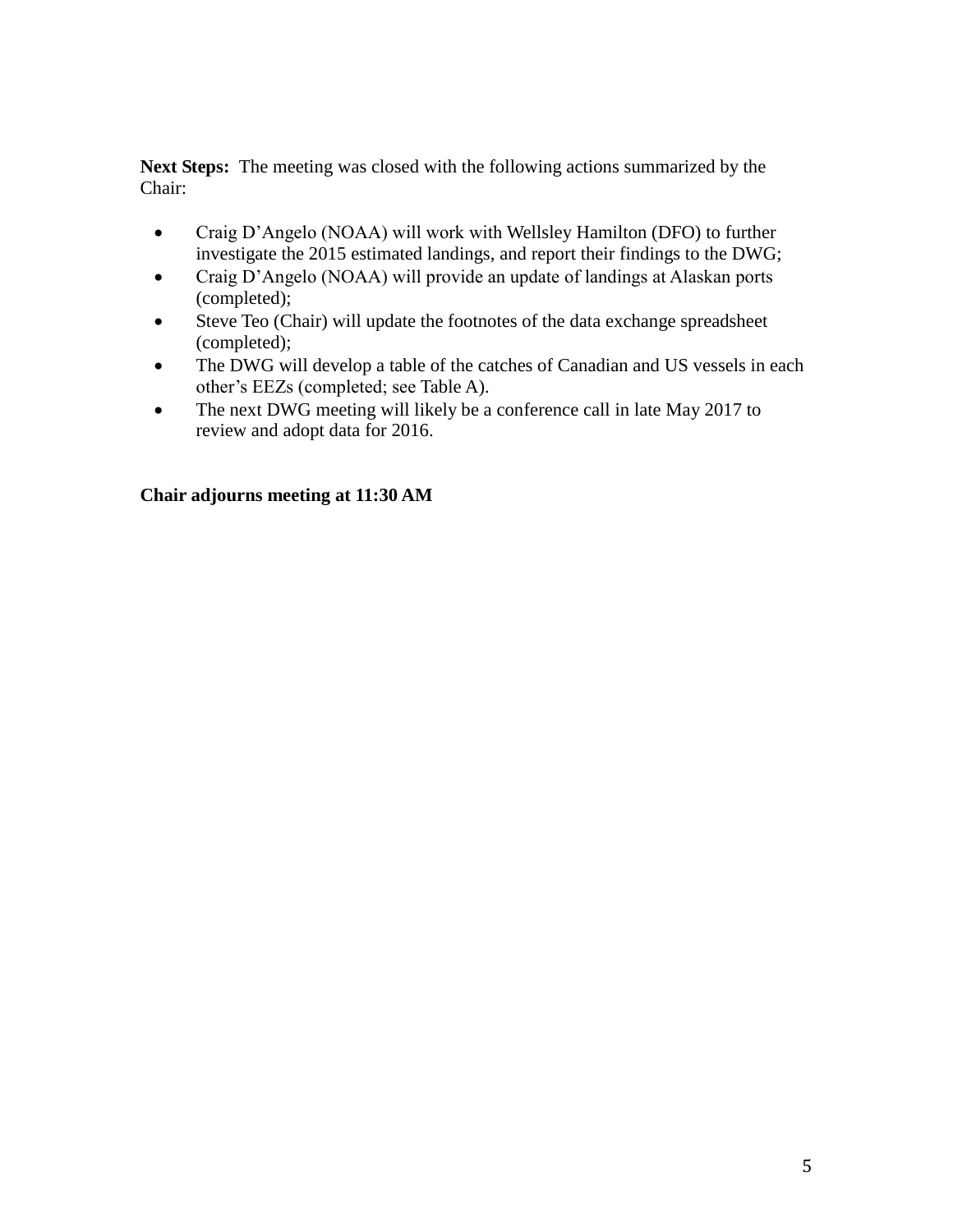# **Appendix A**

#### Agenda of the Meeting of the US-Canada Albacore Treaty Data Working Group May 4th, 2016, 10:00 AM (Pacific time)

Teleconference 1-866-692-3582; Passcode: xxx xxx x #

## Web Conference [http://www.webex.com;](http://www.webex.com/) Meeting Number: 747 936 802; Password: xxxxxx

**Objective of the Working Group:** *Develop an optimum reporting and monitoring system for the U.S. Canada Albacore Treaty, Troll and Pole-and-Line Fisheries*

- Review of minutes/actions/progress arising from previous meeting in May 2015 (Steve Teo);
- Update data exchange spreadsheet for 2015 (Steve Teo and John Holmes);
- Any other business.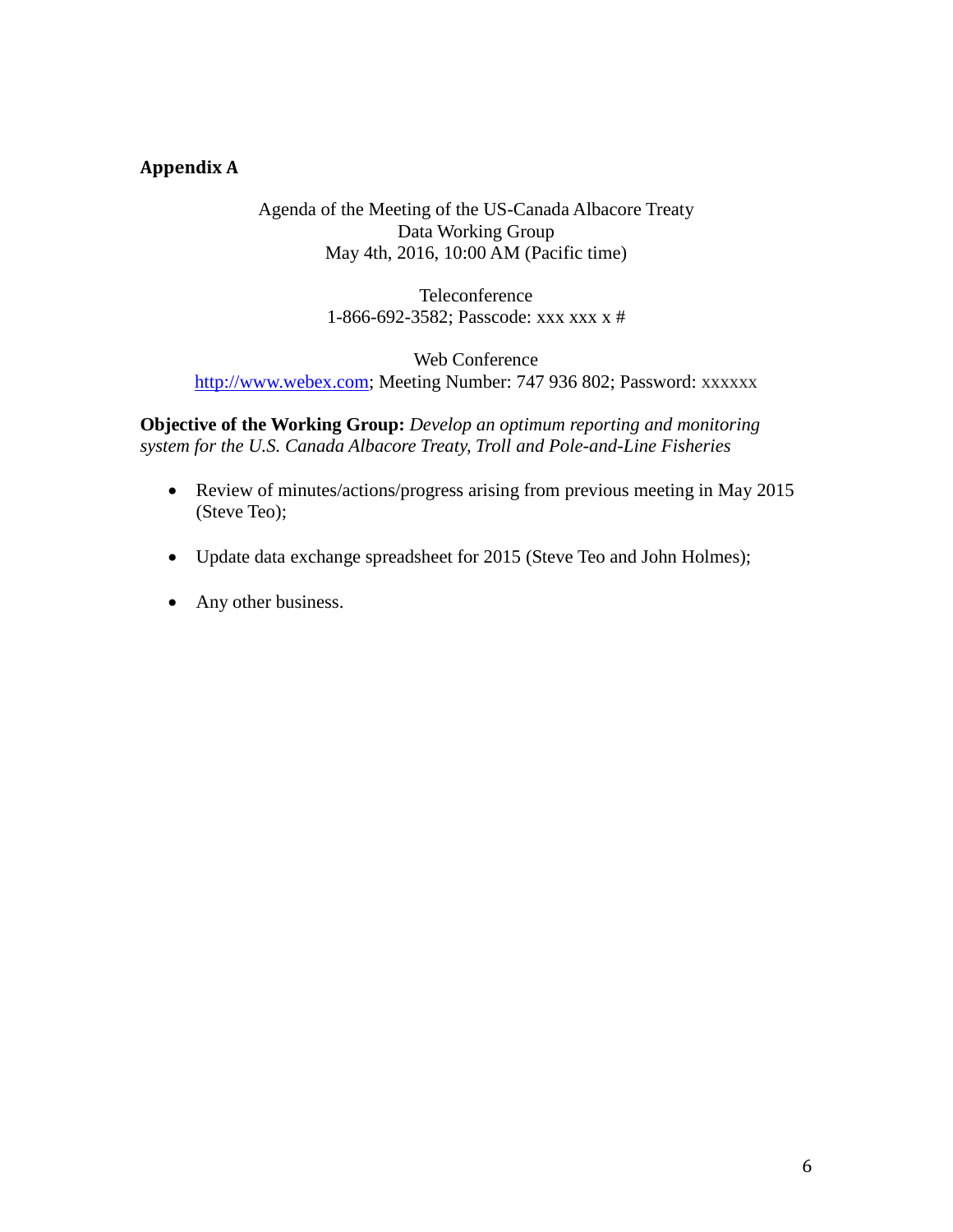Table 1. Catch of Albacore by Canadian and U.S. Albacore Troll and Pole-and-Line Vessels in the North Pacific Ocean <sup>1</sup>

|            |          |          | Canadian Fleet <sup>2, 3</sup> |               |                           | U.S. Fleet $5, 9$ |          |                  |                   |                           |  |  |  |  |
|------------|----------|----------|--------------------------------|---------------|---------------------------|-------------------|----------|------------------|-------------------|---------------------------|--|--|--|--|
|            | Canadian | U.S. EEZ | <b>High Seas</b>               | Total catch   | Logbook                   | U.S. EEZ          | Canadian | <b>High Seas</b> | Total catch       | Logbook                   |  |  |  |  |
| Year       | EEZ (%)  | (% )     | (%)                            | (metric tons) | coverage (%) <sup>4</sup> | (%)               | EEZ (%)  | (% )             | (metric tons) $6$ | coverage (%) <sup>7</sup> |  |  |  |  |
| 1995       | 88       | 2.2      | 9.8                            | 1,761         | 18                        | 5.4               | 5.7      | 88.9             | 8,125             | 63                        |  |  |  |  |
| 1996       | 16.9     | 45.8     | 37.3                           | 3,321         | 24                        | 13.5              | 0.1      | 86.4             | 16,962            | 42                        |  |  |  |  |
| 1997       | 7.2      | 30.5     | 62.3                           | 2,166         | 30                        | 16.5              | 3.5      | 80.0             | 14,325            | 38                        |  |  |  |  |
| 1998       | 7.3      | 43.6     | 49.1                           | 4,177         | 50                        | 14.8              | 0.1      | 85.1             | 14,489            | 35                        |  |  |  |  |
| 1999       | 16.6     | 66.8     | 16.6                           | 2,734         | 71                        | 65.3              | 0.8      | 33.9             | 10,120            | 35                        |  |  |  |  |
| 2000       | 9.6      | 73.1     | 17.4                           | 4,531         | 68                        | 69.6              | 0.2      | 30.2             | 9,714             | 41                        |  |  |  |  |
| 2001       | 13.5     | 72.7     | 13.9                           | 5,248         | 81                        | 57.0              | 0.3      | 42.7             | 11,349            | 49                        |  |  |  |  |
| 2002       | 7.8      | 86.2     | 5.9                            | 5,379         | 74                        | 63.9              | 2.0      | 34.0             | 10,768            | 38                        |  |  |  |  |
| 2003       | 8.0      | 85.3     | 6.6                            | 6,847         | 96                        | 86.0              | 0.6      | 13.3             | 14,161            | 36                        |  |  |  |  |
| 2004       | 16.9     | 80.7     | 2.4                            | 7,857         | 92                        | 92.9              | 1.2      | 5.9              | 13,473            | 47                        |  |  |  |  |
| 2005       | 33.1     | 62.6     | 4.3                            | 4,829         | 94                        | 92.0              | 2.3      | 5.8              | 8,479             | 73                        |  |  |  |  |
| 2006       | 18.5     | 70.1     | 11.3                           | 5,833         | 95                        | 82.5              | 1.0      | 16.5             | 12,547            | 93                        |  |  |  |  |
| 2007       | 21.5     | 78.5     | 0.1                            | 6,041         | 92                        | 98.8              | 0.7      | 0.5              | 11,908            | 86                        |  |  |  |  |
| 2008       | 4.5      | 86.4     | 9.1                            | 5,464         | 93                        | 78.5              | 6.0      | 15.5             | 11,761            | 79                        |  |  |  |  |
| 2009       | 7.1      | 91.3     | 1.5                            | 5,693         | 97                        | 93.1              | 2.5      | 4.4              | 12,340            | 86                        |  |  |  |  |
| 2010       | 35.9     | 51.2     | 12.9                           | 6,526         | 96                        | 72.1              | 2.1      | 25.9             | 11,689            | 76                        |  |  |  |  |
| 2011       | 12.4     | 85.7     | 2.0                            | 5,415         | 98                        | 94.9              | 0.4      | 4.7              | 10,143            | 84                        |  |  |  |  |
| 2012       | 83.0     | 0.0      | 17.0                           | 2,484         | 100                       | 99.2              | 0.0      | 0.8              | 14,149            | 81                        |  |  |  |  |
| 2013       | 59.6     | 37.9     | 2.5                            | 5,088         | 99                        | 96.4              | 1.5      | 2.1              | 12,310            | 76                        |  |  |  |  |
| 2014       | 55.3     | 44.6     | 0.1                            | 4,780         | 100                       | 94.8              | 4.9      | 0.3              | 13,369            | 81                        |  |  |  |  |
| $2015^{8}$ | 66.5     | 33.4     | 0.1                            | 4,324         | 99                        | 96.1              | 3.7      | 0.2              | 11,571            | 83                        |  |  |  |  |

Data Sources and Notes:

 $1$  Locations are based on logbook records, which are self-reported by vessels.

 $2$  Canadian data during 1995-2011 are taken from Canadian Tuna Database version 13.02.11.

 $3$  Percentage of Canadian catch in various zones is based catch locations recorded in logbook. Total Canadian catch data reported in this table are expected to acocunt for non-reporting vessels based on logbook coverage (cf. Table 2).

<sup>4</sup> Canadian logbook coverage rates are calculated by dividing the number of logbook reporting vessels with the total number of vessels.

<sup>5</sup> USA catch in various zones are based on the percentage of catch recorded by logbooks in each zone.

<sup>6</sup> USA total catch is the sum of landings in the USA west coast ports (from PacFIN) and landings in foreign ports. Since these data sources are considered to be complete, total catch is not expanded based on logbook coverage.

7 USA logbook coverage rates are based on the ratio of trip landings weights recorded in logbooks to the sum of landings from PacFIN and foreign ports

(see Footnote 6).

<sup>8</sup> Preliminary data subject to change. Canadian data from Canadian tuna database version 16.04.27

<sup>9</sup> Proportion of US catch in high seas zone was estimated from logbook data, and includes catches in U.S. EEZ off Alaska due to shapefile used. Catches in waters off Alaska were limited and do not affect the estimates substantially.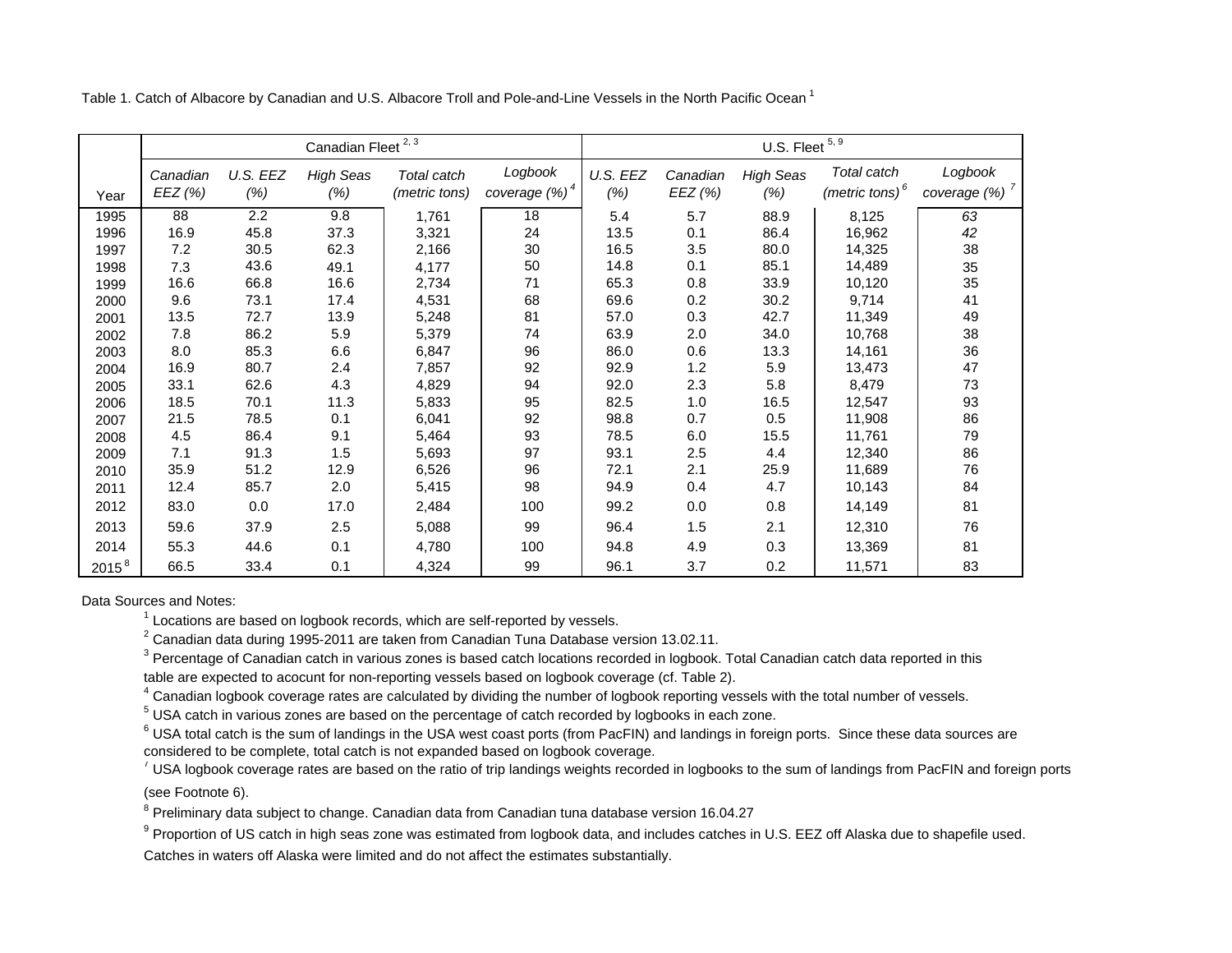Table 2. Landings of Albacore (by country of landing port) by Canadian and U.S. Albacore Troll and Pole-and-Line Vessels in the North Pacific Ocean

|                    | Canadian Fleet <sup>1</sup>         |                                                  |                     |                                                   |                     |              |                                                             |                                                     |     | US fleet <sup>13</sup>                        |                                        |                                           |                                          |            |                     |                     |                                           |                                         |                              |                                           |                                          |            |
|--------------------|-------------------------------------|--------------------------------------------------|---------------------|---------------------------------------------------|---------------------|--------------|-------------------------------------------------------------|-----------------------------------------------------|-----|-----------------------------------------------|----------------------------------------|-------------------------------------------|------------------------------------------|------------|---------------------|---------------------|-------------------------------------------|-----------------------------------------|------------------------------|-------------------------------------------|------------------------------------------|------------|
|                    | Landings (metric tons) <sup>2</sup> |                                                  |                     |                                                   |                     |              | Number of Landings<br>Number of Landing Vessels             |                                                     |     |                                               |                                        | Landings (metric tons)                    |                                          |            |                     | Number of Landings  |                                           | Number of Vessels that landed fish 7    |                              |                                           |                                          |            |
| Year               | anadian Port                        | U.S. Ports<br>(DFO<br>estimates)<br>$\mathbf{3}$ | U.S. Ports<br>(NOAA | estimates) <sup>4</sup> Other Ports <sup>5,</sup> | Total <sup>10</sup> | anadian Port | U.S. Ports<br>(DFO<br>estimates)<br>$\overline{\mathbf{3}}$ | U.S. Ports<br>(NOAA<br>estimates)<br>$\overline{4}$ |     | U.S. Ports<br>(DFO<br>anadian Port estimates) | U.S. Ports<br>(NOAA<br>estimates)<br>9 | Canadian<br>Ports (DFO<br>estimates)<br>6 | Canadian<br>Ports<br>(NOAA<br>estimates) | U.S. Ports | Other<br>Ports $11$ | Total <sup>10</sup> | Canadian<br>Ports (DFO<br>estimates)<br>6 | Canadian<br>Ports<br>(NOAA<br>estimates | U.S. Ports<br>$\overline{Q}$ | Canadian<br>Ports (DFO<br>estimates)<br>6 | Canadian<br>Ports<br>(NOAA<br>estimates) | U.S. Ports |
| 1995               | 230                                 | 67                                               | 67                  | 104                                               | 401                 | 76           | $\overline{4}$                                              | $\overline{7}$                                      | 53  | $\mathbf{3}$                                  | $\overline{4}$                         |                                           |                                          | 6,407      | 1,753               | 8,160               |                                           |                                         | 1,000                        |                                           |                                          | 472        |
| 1996               | 662                                 | 311                                              | 868                 | 106                                               | 1,636               | 93           | 33                                                          | 102                                                 | 62  | 20                                            | 66                                     |                                           |                                          | 13,209     | 2,188               | 15,397              |                                           |                                         | 1,710                        |                                           |                                          | 658        |
| 1997               | 563                                 | 294                                              | 399                 | 147                                               | 1,109               | 67           | 25                                                          | 54                                                  | 51  | 14                                            | 32                                     |                                           |                                          | 10,831     | 3,009               | 13,840              |                                           |                                         | 3,674                        |                                           |                                          | 1,160      |
| 1998               | 1,892                               | 281                                              | 961                 | 82                                                | 2,935               | 173          | 30                                                          | 67                                                  | 104 | 16                                            | 29                                     |                                           |                                          | 12,628     | 1,135               | 13,763              |                                           |                                         | 2,470                        |                                           |                                          | 838        |
| 1999               | 1.574                               | 484                                              | 713                 | 193                                               | 2,480               | 274          | 69                                                          | 106                                                 | 158 | 35                                            | 52                                     |                                           |                                          | 8,809      | 1,422               | 10,231              |                                           |                                         | 2,619                        |                                           |                                          | 772        |
| 2000               | 2,432                               | 537                                              | 889                 | 424                                               | 3,745               | 346          | 79                                                          | 110                                                 | 160 | 44                                            | 57                                     |                                           |                                          | 8,086      | 1,574               | 9,660               |                                           |                                         | 2,230                        |                                           |                                          | 707        |
| 2001               | 3,474                               | 617                                              | 806                 | 364                                               | 4,644               | 520          | 51                                                          | 92                                                  | 193 | 31                                            | 52                                     |                                           |                                          | 10,263     | 972                 | 11,235              |                                           |                                         | 3,453                        |                                           |                                          | 929        |
| 2002               | 3.866                               | 181                                              | 702                 | 347                                               | 4,915               | 465          | 29                                                          | 71                                                  | 169 | 17                                            | 38                                     |                                           | Λ                                        | 9,298      | 163                 | 9,461               |                                           | $<$ 3                                   | 2,432                        |                                           | $<$ 3                                    | 696        |
| 2003               | 3,781                               | 2,132                                            | 3,118               | 655                                               | 7,554               | 464          | 241                                                         | 285                                                 | 177 | 87                                            | 105                                    |                                           | Λ                                        | 13,491     | 487                 | 13,978              |                                           | $<$ 3                                   | 2,821                        |                                           | $<$ 3                                    | 782        |
| 2004               | 2,586                               | 977                                              | 1,130               | 3,590                                             | 7,306               | 659          | 141                                                         | 89                                                  | 198 | 67                                            | 52                                     |                                           | 444                                      | 13,367     | 24                  | 13,835              |                                           | 10                                      | 2,727                        |                                           | $<$ 3                                    | 727        |
| 2005               | 3,473                               | 745                                              | 811                 | 286                                               | 4,570               | 513          | 88                                                          | 85                                                  | 195 | 49                                            | 45                                     |                                           | 83                                       | 8,217      | 9                   | 8,309               |                                           | $\overline{A}$                          | 1,761                        |                                           | 3                                        | 552        |
| 2006               | 5,281                               | 327                                              | 397                 | 300                                               | 5,978               | 495          | 35                                                          | 31                                                  | 161 | 18                                            | 19                                     |                                           | $\boldsymbol{\wedge}$                    | 12,374     |                     | $\bullet$<br>12,374 |                                           | $3$                                     | 2,163                        |                                           | $<$ 3                                    | 615        |
| 2007               | 5,596                               | 283                                              | 357                 | 73                                                | 6,025               | 559          | 29                                                          | 35                                                  | 191 | 20                                            | 22                                     |                                           | 674                                      | 11,143     |                     | 11,817              |                                           | 13                                      | 2,471                        |                                           |                                          | 651        |
| 2008               | 3,693                               | 1,236                                            | 1,359               | 122                                               | 5,174               | 341          | 106                                                         | 114                                                 | 123 | 42                                            | 46                                     | 721                                       | 455                                      | 9,768      |                     | 10,489              | 19                                        | 9                                       | 1,700                        | 11                                        | 6                                        | 477        |
| 2009               | 4,662                               | 642                                              | 650                 | 298                                               | 5,610               | 434          | 53                                                          | 47                                                  | 134 | 30                                            | 26                                     | 721                                       | 664                                      | 11,621     |                     | 12,342              | 16                                        | 12                                      | 2,596                        | 11                                        | R                                        | 655        |
| 2010               | 4,961                               | 811                                              | 958                 | 446                                               | 6,364               | 502          | 78                                                          | 76                                                  | 154 | 45                                            | 42                                     | 919                                       | 601                                      | 10,871     |                     | 11,790              | 24                                        | 17                                      | 2,339                        | 16                                        | 9                                        | 609        |
| 2011               | 4,059                               | 1,094                                            | 1,179               | 170                                               | 5,408               | 453          | 89                                                          | 93                                                  | 174 | 47                                            | 47                                     | 611                                       | 282                                      | 9,840      |                     | 10,451              | 21                                        | 12                                      | 2,560                        | 13                                        | 8                                        | 640        |
| 2012               | 2,219                               | $\overline{0}$                                   | $\mathbf 0$         | 265                                               | 2,484               | 276          | $\overline{0}$                                              | $\mathbf 0$                                         | 174 | $\mathbf 0$                                   | $\mathbf 0$                            | $\overline{0}$                            | $\mathbf 0$                              | 13,861     |                     | 13,861              | $\mathbf 0$                               | $\overline{0}$                          | 3,309                        | $\Omega$                                  | $\Omega$                                 | 816        |
| 2013               | 4,301                               | 609                                              | 650                 | 168                                               | 5,119               | 278          | 39                                                          | 41                                                  | 177 | 19                                            | 22                                     | 514                                       | 289                                      | 12,019     |                     | 12,533              | 16                                        | 9                                       | 2,559                        | 12                                        | 6                                        | 684        |
| 2014               | 4,130                               | 395                                              | 415                 | 256                                               | 4,801               | 339          | 26                                                          | 28                                                  | 147 | 12                                            | 14                                     | 1459                                      | 1290                                     | 12,079     |                     | 13,538              | 36                                        | 30                                      | 2,512                        | 18                                        | 17                                       | 597        |
| 2015 <sup>12</sup> | 3,812                               | 244                                              | 246                 | 241                                               | 4,299               | 357          | 16                                                          | 19                                                  | 154 | 11                                            | 11                                     | 756                                       | 522                                      | 11,027     |                     | 11,783              | 30                                        | 19                                      | 2,385                        | 19                                        | 12                                       | 562        |

Data Sources and Notes:

<sup>1</sup> Canadian landings data prior to 2012 are from Canadian Tuna Database version 13.02.11

 $^2$  Landings for Canadian fleet are based on salesslip weights (where available) or estimated weights in logbooks and are not expanded to account for non-reporting vessels (cf. Table 1).

<sup>3</sup> DFO estimates of Canadian landings in US ports are based on estimated weights in logbooks and are not expanded.

4 NOAA estimates of landings data by Canadian fleet are derived from PacFIN and are not expanded.

<sup>5</sup> Other ports category is used for landings in non-US and non-Canada ports or where the landing port was unknown due to missing data. Occasional landings in American Samoa (Pago pago) are included early in the time serie

<sup>6</sup> DFO estimates of US landings in Canadian ports are from a survey of Canadian buyers/processors and are not expanded.

<sup>7</sup> Number of landing vessels may be slightly inaccurate due to landing slips with invalid or missing vessel IDs (0.15 to 3.9%)

<sup>8</sup> The majority of Canadian landings in 2004 did not include information on landing port but the majority of these landings were likely made in Canadian ports.

9 U.S. DATA Source: Pacific Fisheries Information Network (PacFIN) retrieval dated , 3/15/2016, using the 'Boston method' . Number of landings estimated from unique vessel ID and Fish Ticket Dates

<sup>10</sup> Where both DFO and NOAA estimates exist, total is calculated by adding the greater of the two values

<sup>11</sup> USA landings in Other Ports (non-US West Coast & non-Canadian ports) include American Samoa and Hawaii

<sup>12</sup> Preliminary data subject to change. Canadian data from Canadian tuna database version 16.04.27

<sup>13</sup> U.S. landings data do not include <200 mt of albacore landings in Alaskan ports made by U.S. vessels during 1994-2015.

 $* =$  no data,  $0 =$  more than 0 mt but less than 1,  $\wedge$  = confidential data (less than 3 vessels)